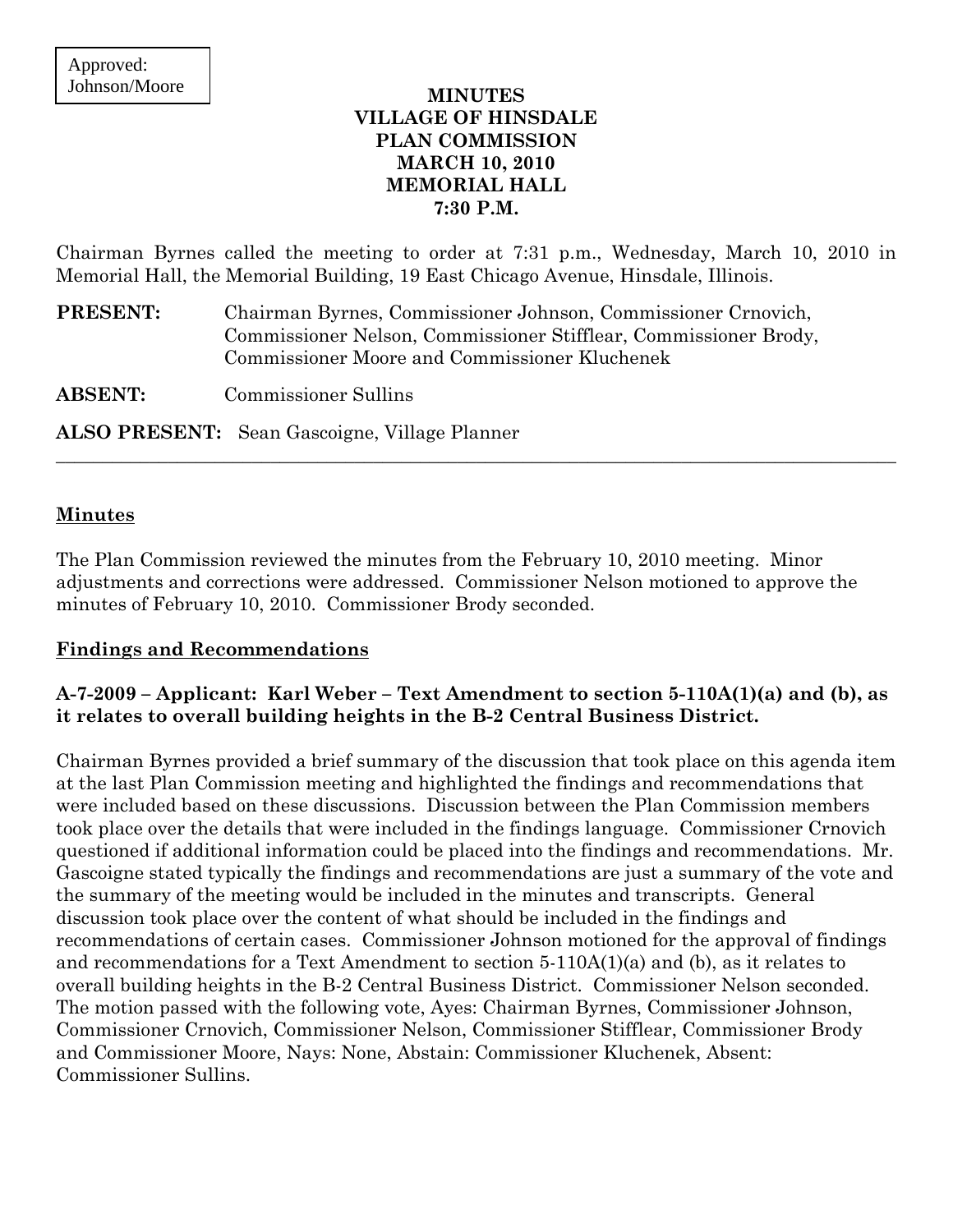### **Plan Commission Minutes March 10, 2010 A-28-2009 – 333 W. 57th – Insite RE, Inc – Special Use Permit for Wireless Antennas and Site Plan/Exterior Appearance Approval.**

Chairman Byrnes provided a brief summary of the discussion that took place on this agenda item at the last Plan Commission meeting and highlighted the findings and recommendations that were included based on these discussions. Discussion between the Plan Commission members took place over the details that were included in the findings language. Commissioner Nelson motioned for the approval of findings and recommendations for a Special Use Permit for Wireless Antennas and Site Plan/Exterior Appearance Approval at 333 W. 57th St. Commissioner Crnovich seconded. The motion passed unanimously.

## **A-37-2009 – Applicant: Raghuram Jagadam – Text Amendment to Section 5 -102 (Permitted Uses) and 12-206 (Definitions) of the Hinsdale Zoning Code to allow Professional, Home-Based, Supplemental Education Program Centers as Permitted Uses in the B-1, Community Business District**

Chairman Byrnes provided a brief summary of the discussion that took place on this agenda item at the last Plan Commission meeting and highlighted the findings and recommendations that were included based on these discussions. Discussion between the Plan Commission members took place over the details that were included in the findings language. Commissioner Brody motioned for the approval of findings and recommendations for a Text Amendment to Section 5 - 102 (Permitted Uses) and 12-206 (Definitions) of the Hinsdale Zoning Code to allow Professional, Home-Based, Supplemental Education Program Centers as Permitted Uses in the B-1, Community Business District. Commissioner Nelson seconded. The motion passed unanimously.

# **Public Hearings**

# **A-29-2009 – 718 N. York Rd. – Women's Choice – Signage in the Design Review Overlay District**

Chairman Byrnes opened the public hearing for case A-29-2009. Terry Doyle, representative for 718 N. York Rd., discussed the changes that were made as a result of the previous Plan Commission meeting and suggestions made from the Commissioners. Mr. Gascoigne stated all of the changes proposed are compliant with the Village code. Commissioner Moore motioned for the approval of signage for 718 N. York Rd. in the design overlay district. Commissioner Johnson seconded. The motion passed unanimously. Chairman Byrnes requested a motion to close the public hearing. Commissioner Johnson motioned to close the public hearing for case A-29-2009. Commissioner Nelson seconded. The motion passed unanimously and the public hearing was closed.

## **Discussion Item**

Chairman Byrnes briefed the Commissioners on a proposal from the Parks and Recreation Department and questioned if this item could be placed on the agenda for the upcoming meeting that could take place at the March 24th meeting, if everyone was in agreement to hear it. He stated generally only items that carry over are placed on this agenda and expressed concerns